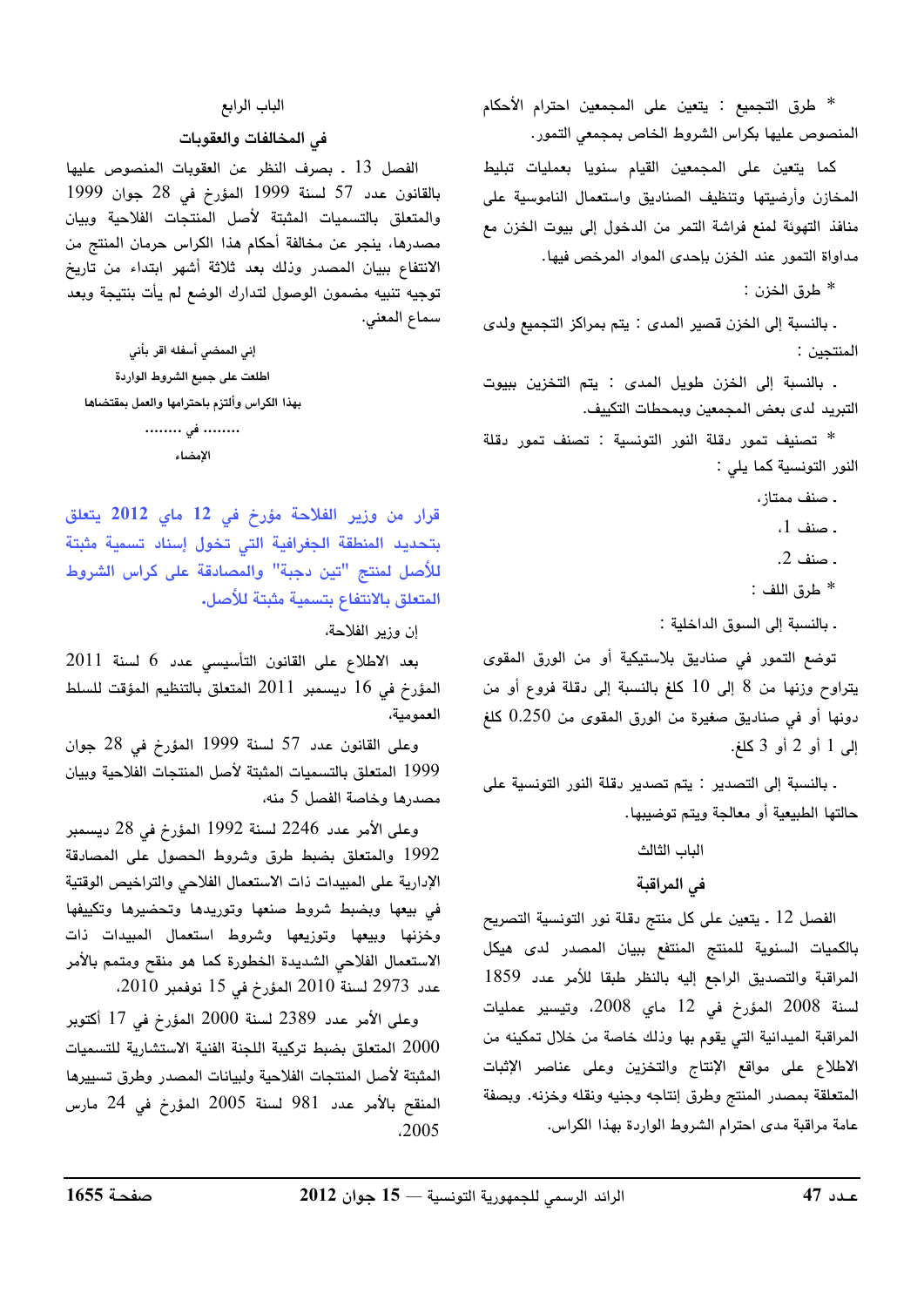وعلى الأمر عدد 419 لسنة 2001 المؤرخ في 13 فيفري 2001 المتعلق بضبط مشمولات وزارة الفلاحة،

وعلى الأمر عدد 420 لسنة 2001 المؤرخ في 13 فيفرى 2001 والمتعلق بتنظيم وزارة الفلاحة وعلى جميع النصوص التي نقحته أو تممته وآخرها الأمر عدد 1560 لسنة 2011 المؤرخ في 5 سبتمبر 2011،

وعلى الأمر عدد 827 لسنة 2008 المؤرخ في 24 مارس 2008 المتعلق بضبط مقدار معلوم الانتفاع بتسمية مثبتة لأصل منتج فلاحي أو ببيان للمصدر وطريقة استخلاصه واستعماله،

وعلى الأمر عدد 1003 لسنة 2008 المؤرخ في 7 أفريل 2008 المتعلق بضبط شكل السجل الرسمى للتسميات المثبتة لأصل المنتجات الفلاحية ولبيان المصدر وإجراءات الترسيم به،

وعلى الأمر عدد 1859 لسنة 2008 المؤرخ في 13 ماي 2008 المتعلق بضبط تركيبة هيكل المراقبة والتصديق على التسميات المثبتة لأصل المنتجات الفلاحية وعلى بيان مصدرها وشروط تعيينه،

وعلى الأمر عدد 4796 لسنة 2011 المؤرخ في 29 ديسمبر 2011 المتعلق بتسمية أعضاء الحكومة.

قرر ما يلي :

الفصل الأول . تشمل المنطقة الجغرافية التي تخول إسناد تسمية مثبتة للأصل لمنتج "تين دجبة" عمادة دجبة بمعتمدية تيبار من ولاية باجة.

الفصل 2 . تمت المصادقة على كراس الشروط المتعلق بالانتفاع ببيان المصدر لمنتج "تين دجبة" الملحق بهذا القرار.

الفصل 3 ـ ينشر هذا القرار بالرائد الرسمى للجمهورية التونسية.

تونس في 12 ماي 2012.

وزير الفلاحة محمد بن سالم

> اطلع عليه رئيس الحكومة حمادي الجبالى

كراس الشروط المتعلق بإسناد تسمية مثبتة للأصل لمنتج "تين دجبة" الباب الأول أحكام عامة الفصل الأول . يضبط هذا الكراس شروط إسناد تسمية مثبتة للأصل لمنتج "تين دجبة".

في الشروط الفنية

الفصل 2 . يخضع الانتفاع بتسمية مثبتة للأصل لمنتج "تين دجبة" إلى التشريع والتراتيب الجاري بها العمل وخاصة منها القانون عدد 57 لسنة 1999 المؤرخ في 28 جوان 1999 والمتعلق بالتسميات المثبتة لأصل المنتجات الفلاحية وبيان مصدرها ونصوصه التطبيقية وإلى أحكام هذا الكراس.

الباب الثاني في الشروط العامة المتعلقة بإسناد تسمية مثبتة للأصل لمنتج تين دجبة العنوان الأول

في الشروط الإدارية

الفصل 3 ـ يتعين على كل منتج "تين" بعمادة دجبة من معتمدية تيبار بولاية باجة يرغب في الانتفاع بتسمية مثبتة للأصل لمنتج "تين دجبة" الاستجابة للشروط الواردة بهذا الكراس.

الفصل 4 ـ مع مراعاة أحكام الفصل 11 من القانون عدد 57 لسنة 1999 المؤرخ في 28 جوان 1999 المشار إليه أعلاه، يتعين على كل شخص يرغب في الانتفاع بتسمية مثبتة للأصل لمنتج "تين دجبة" أن يودع لدى الإدارة العامة للإنتاج الفلاحي بوزارة الفلاحة، نسختين من هذا الكراس ممضى عليهما من قبله في جميع الصفحات، على أن يحتفظ لديه بنسخة منهما مؤشر عليها من قبل الإدارة لإثبات إعلامها.

الفصل 5 ـ يستظهر المنتفع بتسمية مثبتة للأصل لمنتج "تين دجبة" عند كل طلب من الإدارة بنسخة ممضاة من هذا الكراس وبشهادة تثبت الملكية أو حق التصرف في المستغلة.

الفصل 6 . يخضع الانتفاع ببيان المصدر إلى دفع المعلوم المستوجب طبقا لأحكام الأمر عدد 827 لسنة 2008 المؤرخ في 24 مارس 2008 والمتعلق بضبط مقدار معلوم الانتفاع بتسمية مثبتة لأصل منتج فلاحى أو ببيان للمصدر وطريقة استخلاصه واستعماله.

العنوان الثاني الفصل 7 ـ تتمثل خصوصيات "تين دجبة" في ما يلي : \* لون الثمار : بنفسجي مع وجود خطوط خضراء، \* القشرة الخارجية : رقيقة وملساء، \* وزن الثمار : لا يقل عن 35 غرام.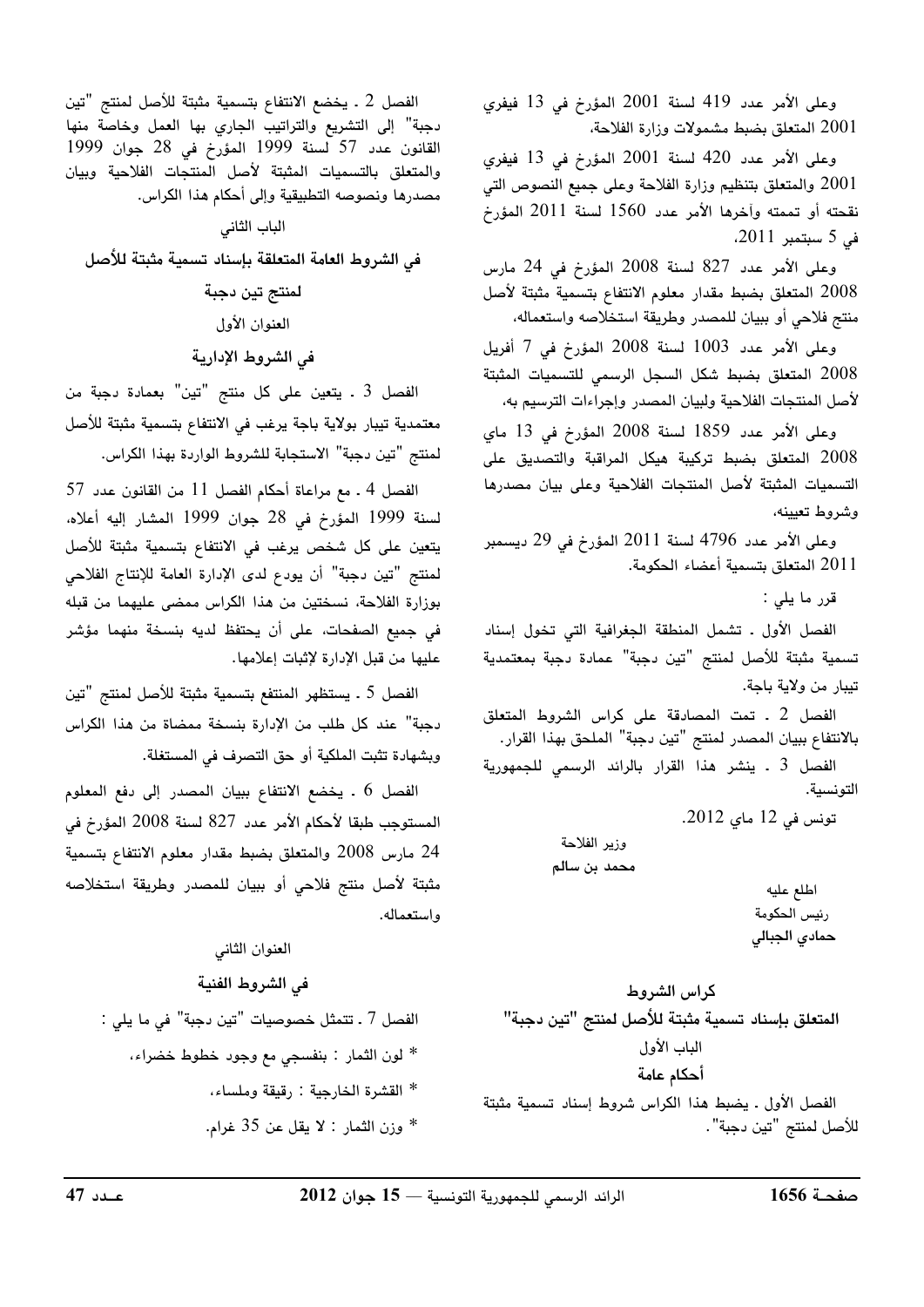\* حجم الثمار : . قسم أ : ذات قطر يتراوح بين 5,5 و6 صم، . قسم ب : ذات قطر يتراوح بين 5 و5,5 صم، ۔ قسم ج : ذات قطر يتراوح بين 4,5 و5 صم. نسبة السكر : تتراوح بين 15 و16%،  $\,$  $0.22$ الحموضة : تتراوح بين  $0.2$  و $0.22$ . الفصل 8 ـ تتمثل العناصر المثبتة لتأتى التين من دائرة العلامة المثبتة للأصل والمحددة بالمنطقة الجغرافية لعمادة دجبة بولاية باجة في ما يلي : 1) العناصر الطبيعية : وتشمل التربة والمناخ ومياه الري. \* التربة : . نوعية التربة : أرض طينية وكلسية بنسبة ضئيلة. . خصوبة التربة : متوسطة \* المناخ : المناخ شبه الرطب . المعدل العام لدرجة الحرارة : 18 درجة مائوية، ـ معدل درجة الحرارة لشهر جانفي : 9.4 درجة مائوية، . معدل درجة الحرارة لشهر أوت : 28.1 درجة مائوية، . المعدل السنوي لأيام الجليد : 5 أيام، . معدل الرطوبة النسبية : 53 ـ 68%، . التبخر : 2022 مم/السنة، ـ المعدل السنوي للأمطار : 650 مم. \* مياه الرى : مياه ذات ملوحة ضعيفة لا تتجاوز 2 غرام/اللتر. 2) العناصر الفنية : يتعين أن تكون تركيبة أصناف التين في المستغلة بدائرة العلامة الجغرافية المثبتة للأصل كالآتي : . صنف بوحولي $0.30$  .

. أصناف أخرى على غرار الزيدي والسلطاني والحمري والخنزيري والنمري والبوخبزة والفواري والثقاقلي والوحشى.... :  $. \%20$ 

الفصل 9 ـ يتعين أن تكون طرق الإنتاج على النحو التالي : \* الكثافة الزراعية : 300 شجرة بالهكتار الواحد (5\*5 متر)، \* التقليم : يتعين القيام بالتقليم الشتوى سنويا خلال أكتوبر ونوفمبر،

\* الري : يتعين ري أشجار التين قبل نضج الثمار بداية من شهر مای إلی منتصف شهر سبتمبر بصفة دورية ومنتظمة بكميات لا تقل عن 200 لتر للشجرة الواحدة لتفادى التشقق. \* التسميد : ـ السماد العضوى : يتعين تقديم السماد العضوي في حدود كلغ للشجرة الواحدة سنويا بين شهري نوفمبر وديسمبر،  $40\,$ ـ السماد المعدنى : يتعين توفيره فى حدود حاجيات الأشجار، ـ السماد الأزوطي : 150 كلغ أمونيتر بنسبة 33% سنويا على 3 أقساط : 1/3 قبل تفتح البراعم 1/3 عند عقد الثمار 1/3 عند نمو الثمار. . السماد البوطاسي : 150.100 كلغ من سلفاط البوطاس بنسبة 52 % سنويا خلال فصل الخريف، . السماد الفسفاطي : 100 كلغ من سوبر الفسفاط بنسبة 45% سنويا خلال فصل الخريف. \* التلقيح : يتطلب تين دجبة التلقيح خلال شهر جوان وذلك بجلب الذكار . \* المعالجة الصحية النباتية : يتعين ترشيد استعمال المبيدات والمواد الكيميائية خاصة ضد حشرة الكوشني واحترام التراتيب الجاري بها العمل لضمان سلامة المنتج وجودته وحمايته الصحية. الفصل 10 . تتمثل طرق الجني فيما يلي : . يتم جني التين بعد النضج التام وعلى مراحل باعتبار النضج المرحلي لثمار التين، . تمتد فترة الجني من بداية جويلية ومنتصف شهر أوت. وتتمثل مؤشرات النضج في : ـ تكون قشرة التبن نحو البنفسجي،  $. %$ نسبة السكر بالثمار : لا تقل عن 15 .  $0.2$  . الحموضة: لا تقل عن  $0.2$  . الفصل 11 . يتعين بالنسبة إلى منتج تين دجبة المعد للتسويق القيام بالفرز الأولى والتصنيف حسب الحجم على عين المكان أو بمحطات التكييف بمنطقة الإنتاج. ويتعين إعلام هيكل المراقبة والتصديق في حالة فرز وتصنيف المنتج خارج منطقة الإنتاج.